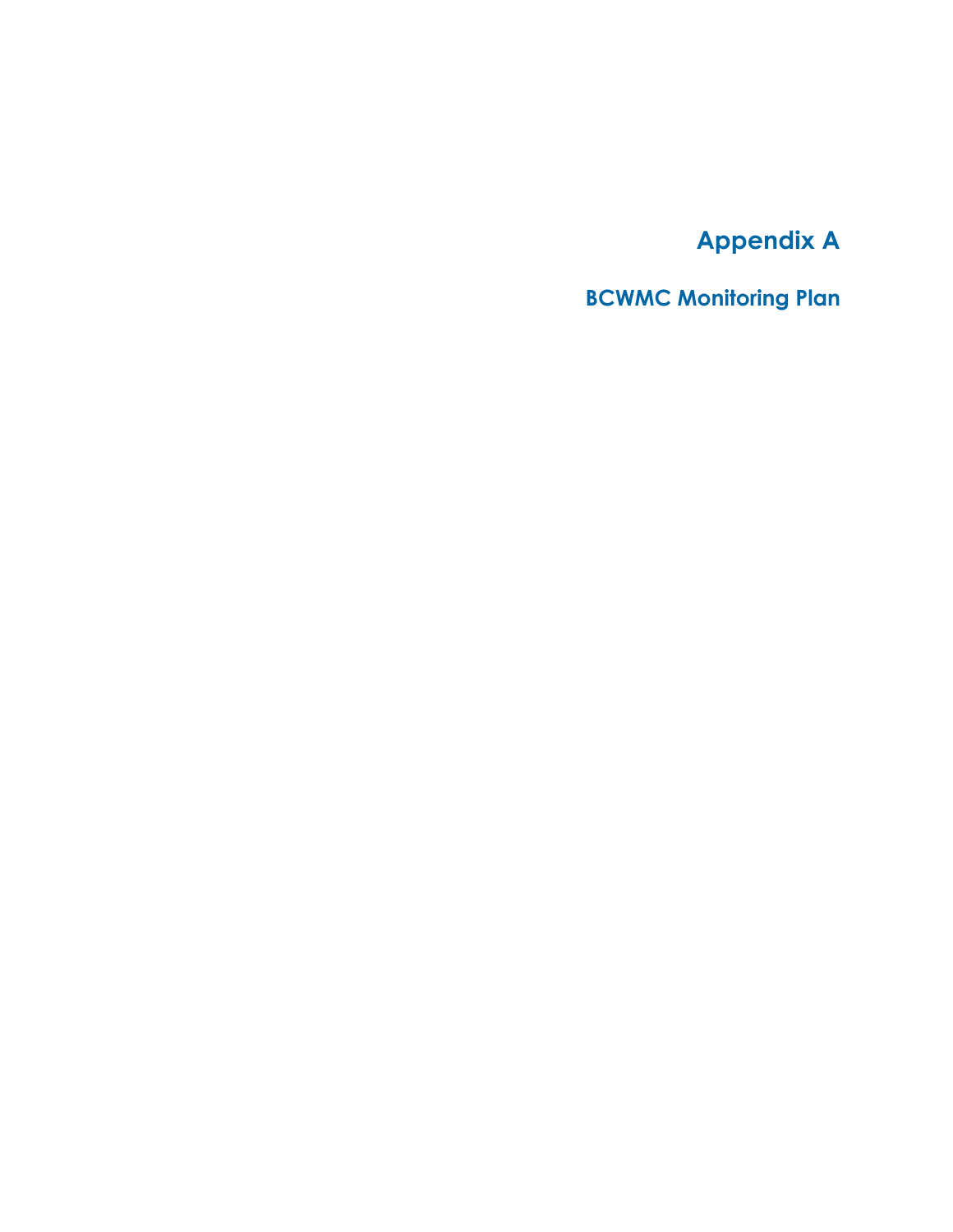# **BCWMC Monitoring Plan**

# **A.1.Bassett Creek Monitoring Programs**

This section describes the different types of monitoring performed by the BCWMC. The planned performance of each type of monitoring in each BCWMC priority waterbody over the next 10-years is outlined in Table MP-5. The types of monitoring performed by the BCWMC (and the respective abbreviations in Table MP-5) include:

- Detailed water quality monitoring (BC-WQ)
- Zooplankton and phytoplankton monitoring (ZOO)
- Aquatic plant (macrophyte) monitoring (PLANT)
- Stream biotic (invertebrate) monitoring (BIO)
- Stream water quality monitoring (SWQ)

# **A.1.1. Detailed Chemical Water Quality Monitoring**

**Monitoring Plan ID:** BC-WQ

**Planned Interval:** 3 years (Priority 1 management classification) 5 years (Priority 2 management classification)

### **Description:**

Samples shall be collected from one or two (depending on the lake) lake sampling stations representing the deepest location(s). Lakes shall be monitored on six occasions from April through September. Details follow:

- 1. One sample shall be collected within two weeks after ice out
- 2. One sample shall be collected in mid-June
- 3. One sample shall be collected in mid-July
- 4. Two samples shall be collected in August, biweekly, during  $1<sup>st</sup>$  and  $3<sup>rd</sup>$  weeks
- 5. One sample shall be collected during the first week of September

To insure the safety of staff collecting the samples, two individuals must be present in the boat and collect the samples during each sample event.

| Parameter        | <b>Sample Depth</b><br>(Meters)       | Sampled or<br><b>Measured During</b><br><b>Each Sample Event</b> |  |  |  |  |  |  |  |  |
|------------------|---------------------------------------|------------------------------------------------------------------|--|--|--|--|--|--|--|--|
| Dissolved Oxygen | Surface to bottom (1-meter intervals) |                                                                  |  |  |  |  |  |  |  |  |
| Temperature      | Surface to bottom (1-meter intervals) |                                                                  |  |  |  |  |  |  |  |  |

## **Table MP-1 Parameters measured and depth interval**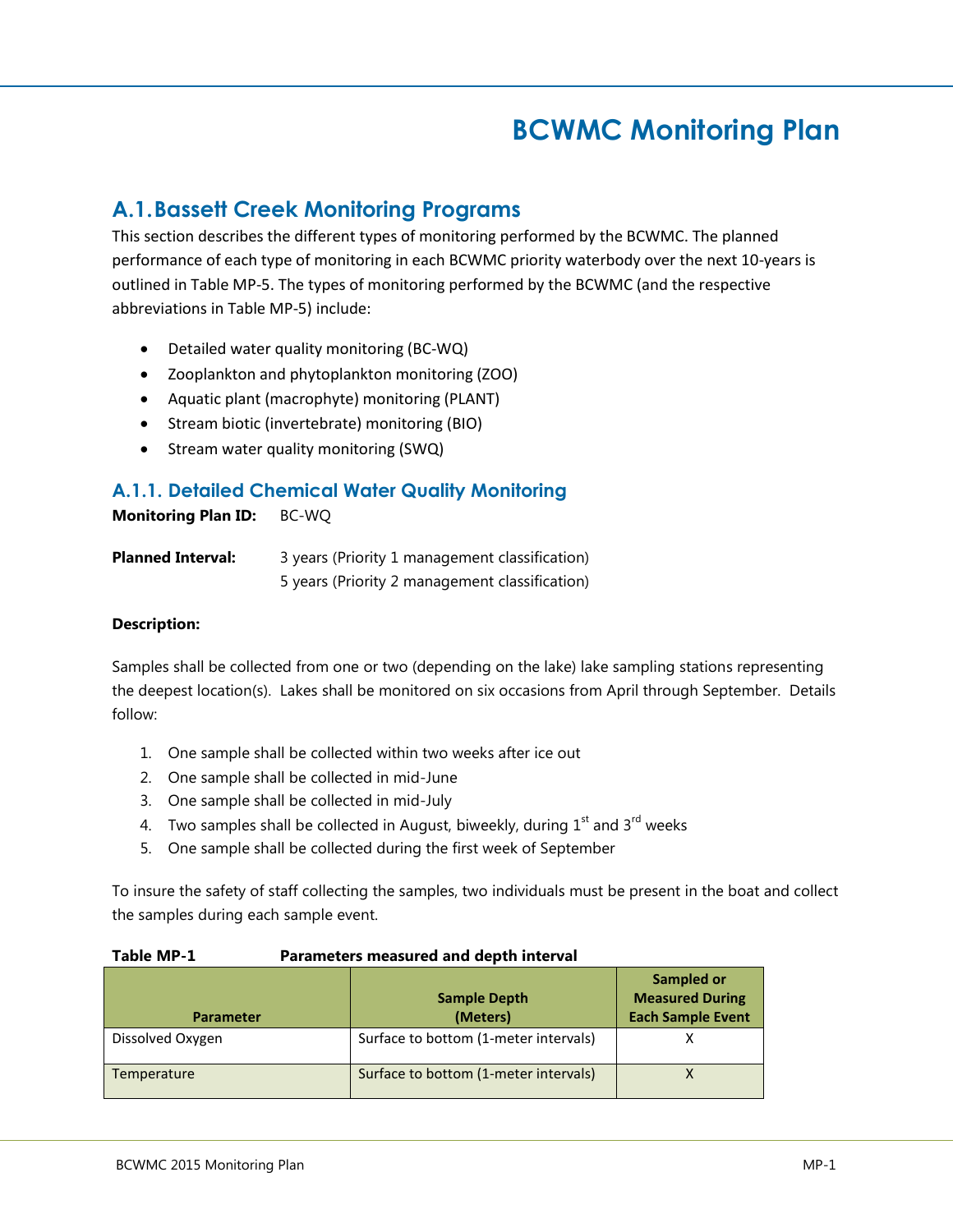| <b>Parameter</b>                           | <b>Sample Depth</b><br>(Meters)                                                                                  | Sampled or<br><b>Measured During</b><br><b>Each Sample Event</b> |
|--------------------------------------------|------------------------------------------------------------------------------------------------------------------|------------------------------------------------------------------|
| Specific Conductance                       | Surface to bottom (1-meter intervals)                                                                            | x                                                                |
| pH                                         | Surface to bottom (1-meter intervals)                                                                            | X                                                                |
| <b>Oxidation Reduction Potential (ORP)</b> | Surface to bottom (1-meter intervals)                                                                            | X                                                                |
| Secchi Disc                                | Measured from surface                                                                                            | X                                                                |
| <b>Total Phosphorus</b>                    | 0-2 meter composite sample;<br>Above thermocline sample;<br>Below thermocline sample;<br>0.5 meters above bottom | X                                                                |
| Soluble Reactive Phosphorus                | 0-2 meter composite sample                                                                                       | $\mathsf{x}$                                                     |
| <b>Total Nitrogen</b>                      | 0-2 meter composite sample                                                                                       | X                                                                |
| Chlorophyll a                              | 0-2 meter composite sample                                                                                       | $\mathsf{x}$                                                     |
| Chloride                                   | 0-2 meter composite sample;<br>0.5 meters above bottom                                                           | X                                                                |

Dissolved oxygen, temperature, specific conductance, pH, oxidation reduction potential (ORP), and Secchi disc transparency shall be measured in the field at depths shown in Table 1. Water samples will be collected for laboratory analysis for total phosphorus, soluble reactive phosphorus, total nitrogen, chlorophyll *a*, and chloride at depths as specified in Table MP-1*.* Analytical details for phosphorus, nitrogen, and chlorophyll *a* analyses are presented in Table MP-2. All analyses shall attain the MDL, MRL, DUP RPD, Matrix Spike %R and RPD, and Blank Spike %R and RPD shown in Table MP-2.

| Table MP-2         | <b>Analytical Method Details</b> |            |            |              |            |                     |            |                    |            |
|--------------------|----------------------------------|------------|------------|--------------|------------|---------------------|------------|--------------------|------------|
|                    |                                  |            |            |              | <b>DUP</b> | <b>Matrix Spike</b> |            | <b>Blank Spike</b> |            |
| <b>Method</b>      | Analyte                          | <b>MDL</b> | <b>MRL</b> | <b>Units</b> | <b>RPD</b> | %R                  | <b>RPD</b> | %R                 | <b>RPD</b> |
| EPA 351.2          | Total Kieldahl Nitrogen          | 0.17       | 0.50       | mg/L         | 20         | 90-110              | 20         | 90-110             | 20         |
| EPA 365.3          | Orthophosphate as P              | 0.0005     | 0.0060     | mg/L         | 20         | 75-125              | 20         | 80-120             | 20         |
| EPA 365.3          | Phosphorus, Total as P           | 0.0007     | 0.010      | mg/L         | 20         | 75-125              | 20         | 80-120             | 20         |
| SM 10200H          | Chlorophyll a- Pheophytin        | 0.50       | 0.50       | $\mu$ g/L    | 20         | 75-125              | 20         | 80-120             | 20         |
| <b>SM4500 NO3F</b> | Nitrate + Nitrite as N           | 0.0069     | 0.020      | mg/L         | 20         | 75-125              | 20         | 80-120             | 20         |
| 16887-00-6         | Chloride                         | 0.465      | 1.0        | mg/L         | 20         | 90-110              | 20         | 80-120             | 20         |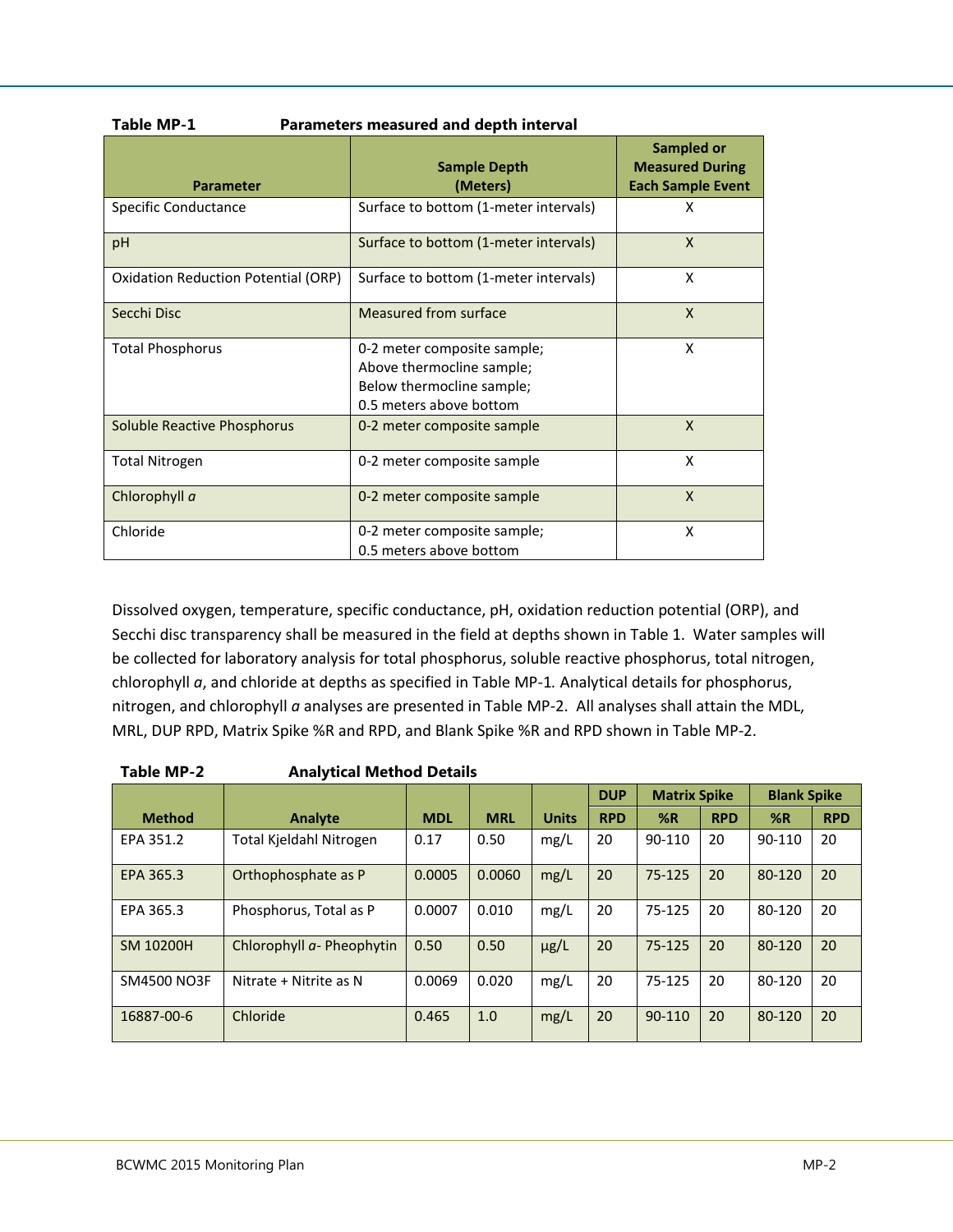# **A.1.2. Zooplankton and Phytoplankton Monitoring**

**Monitoring Plan ID:** ZOO

| <b>Planned Interval:</b> | 3 years (Priority 1 management classification) |
|--------------------------|------------------------------------------------|
|                          | 5 years (Priority 2 management classification) |

#### **Description:**

Lakes shall be monitored on six occasions from April through September concurrent with water quality sampling events. Phytoplankton will be sampled as a single 0-2 meter composite sample at the location of water quality sampling. Zooplankton will be sampled using a bottom to surface tow with a zooplankton net at the location of water quality sampling.

Phytoplankton analyses shall be completed using the inverted microscope procedure of Utermohl as described by Lund et al. (1958). Subsamples shall be settled in a 5 milliliter inverted microscope settling chamber for approximately 24 hours prior to counting. Replicate fields of view located in a transect across the center of the counting chamber shall be enumerated at a magnification of at least 500 times until the entire transect has been enumerated or at least 500 algal units have been counted. An algal unit is 1 single cell, 1 colony, or 1 filament. Results shall be expressed as units per milliliter. Algal units shown in Table MP-3 shall be identified to the species level and other algal units in the samples shall be identified to the genus level.

| I GMIC IVII                       | Algar Units Identified to the species Lever |                                     |                       |
|-----------------------------------|---------------------------------------------|-------------------------------------|-----------------------|
| <b>Chlorophyta (Green Algae)</b>  | <b>Cyanophyta (Blue-Green</b><br>Algae)     | <b>Bacillariophyta</b><br>(Diatoms) | <b>Other Algae</b>    |
| Actinastrum Hantzschii            | Anabaena affinis                            | Asterionella<br>formosa             | Dinobryon sociale     |
| Ankistrodesmus Brauni             | Anabaena flos-aquae                         | Cocconeis<br>placentula             | Cryptomonas erosa     |
| Ankistrodesmus falcatus           | Anabaena spiroides v. crassa                | Fragilaria capucina                 | Ceratium hirundinella |
| Chlamydomonas globosa             | Aphanizomenon flos-aquae                    | Fragilaria<br><i>crotonensis</i>    | Peridinium cinctum    |
| Chlamydomonas pseudopertyi        | Coelosphaerium Naegelianum                  | Gomphonema<br>olivaceum             |                       |
| Coelastrum microporum             | Cylindrospermopsis raciborski               | Melosira granulata                  |                       |
| Crucigenia quadrata               | Lyngbya limnetica                           | Stephanodiscus<br>Hantzschii        |                       |
| Dictyosphaerium<br>Ehrenbergianum | Merismopedia tenuissima                     | Synedra acus                        |                       |
| Elakatothrix gelatinosa           | Microcystis aeruginosa                      | Synedra ulna                        |                       |
| Oocystis parva                    | Microcystis incerta                         |                                     |                       |
| Pandorina morum                   | Oscillatoria Agardhii                       |                                     |                       |
| Pediastrum Boryanum               | Oscillatoria limnetica                      |                                     |                       |
| Pediastrum duplex v. clathratum   | Phormidium mucicola                         |                                     |                       |

| Table MP-3 | <b>Algal Units Identified to the Species Level</b> |
|------------|----------------------------------------------------|
|------------|----------------------------------------------------|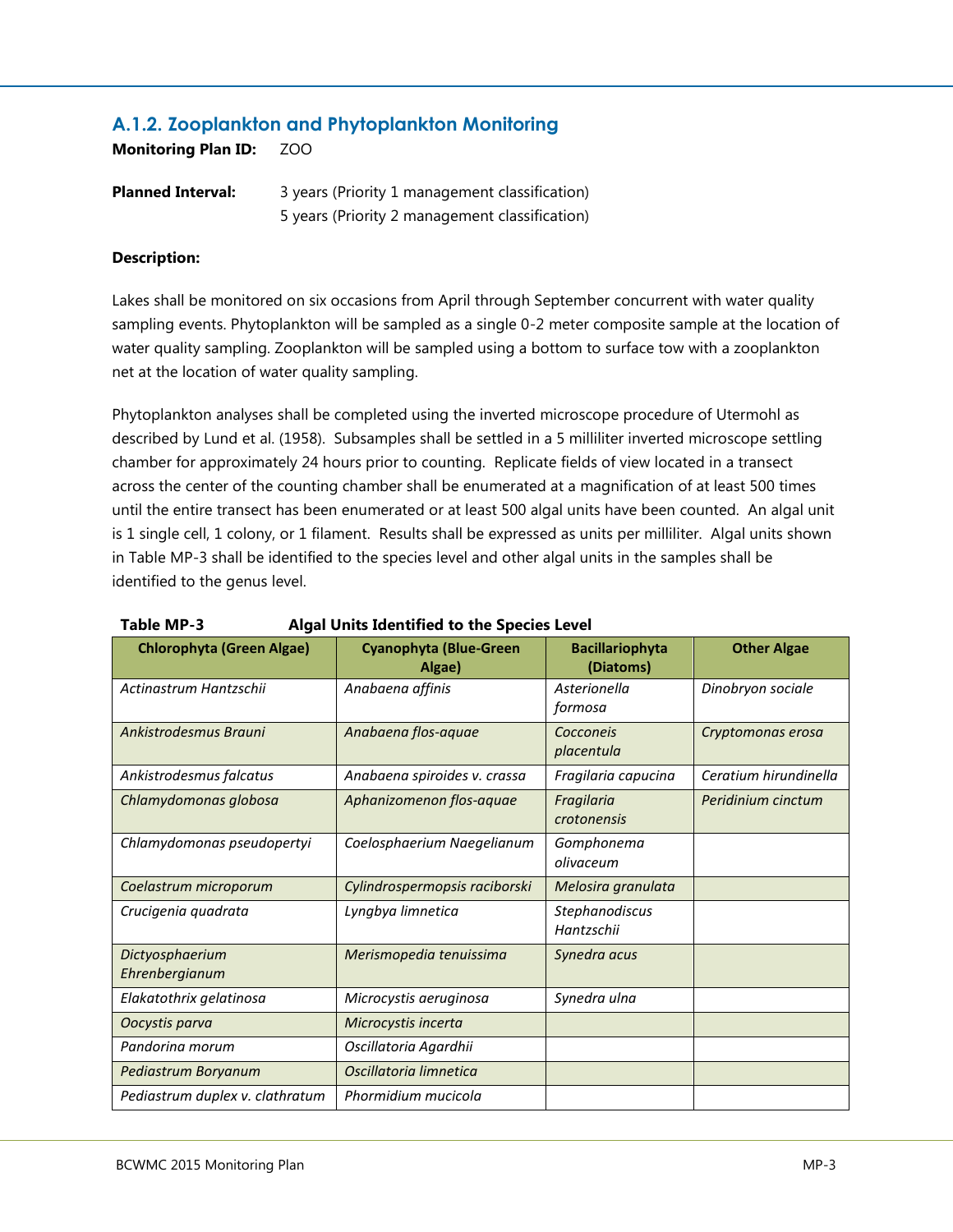| <b>Chlorophyta (Green Algae)</b> | <b>Cyanophyta (Blue-Green</b><br>Algae) | <b>Bacillariophyta</b><br>(Diatoms) | <b>Other Algae</b> |
|----------------------------------|-----------------------------------------|-------------------------------------|--------------------|
| Rhizoclonium hieroglyphicum      |                                         |                                     |                    |
| Scenedesmus dimorphus            |                                         |                                     |                    |
| Scenedesmus quadricauda          |                                         |                                     |                    |
| Selenastrum minimum              |                                         |                                     |                    |
| Schroederia Judayi               |                                         |                                     |                    |
| Sphaerocystis Schroeteri         |                                         |                                     |                    |
| <b>Tetraedron minimum</b>        |                                         |                                     |                    |
| <b>Tetraedron muticum</b>        |                                         |                                     |                    |
| Treubaria setigerum              |                                         |                                     |                    |

**Table MP-3 Algal Units Identified to the Species Level**

Zooplankton analyses shall be completed using the Sedgwick Rafter procedure described in Standard Methods. Zooplankton shown in Table MP-4 shall be identified to the species level and other zooplankton shall be identified to the genus level. Results shall be expressed as number of zooplankton per square meter.

## **Table MP-4 Zooplankton Identified to the Species Level**

| Cladocera                      | <b>Rotifera</b>          |
|--------------------------------|--------------------------|
| <b>Bosmina longirostris</b>    | Asplanchna priodonta     |
| Chydorus sphaericus            | Keratella cochlearis     |
| Daphnia galeata mendotae       | Keratella quadrata       |
| Daphnia pulex                  | Kellicottia bostoniensis |
| Daphnia retrocurva             | Polyarthra vulgaris      |
| Diaphanosoma leuchtenbergianum | Trichocerca cylindrica   |
|                                | Trichocerca multicrinis  |

## **A.1.3. Aquatic Plant (Macrophyte) Monitoring**

**Monitoring Plan ID:** PLANT

| <b>Planned Interval:</b> | 3 years (Priority 1 management classification) |
|--------------------------|------------------------------------------------|
|                          | 5 years (Priority 2 management classification) |

### **Description:**

The BCWMC will perform qualitative macrophyte surveys of lakes classified as Priority 1 every 3 years and lake classified as Priority 2 every 5 years (in the same year as detailed BCWMC water quality monitoring). Each lake shall be surveyed twice, in June and August.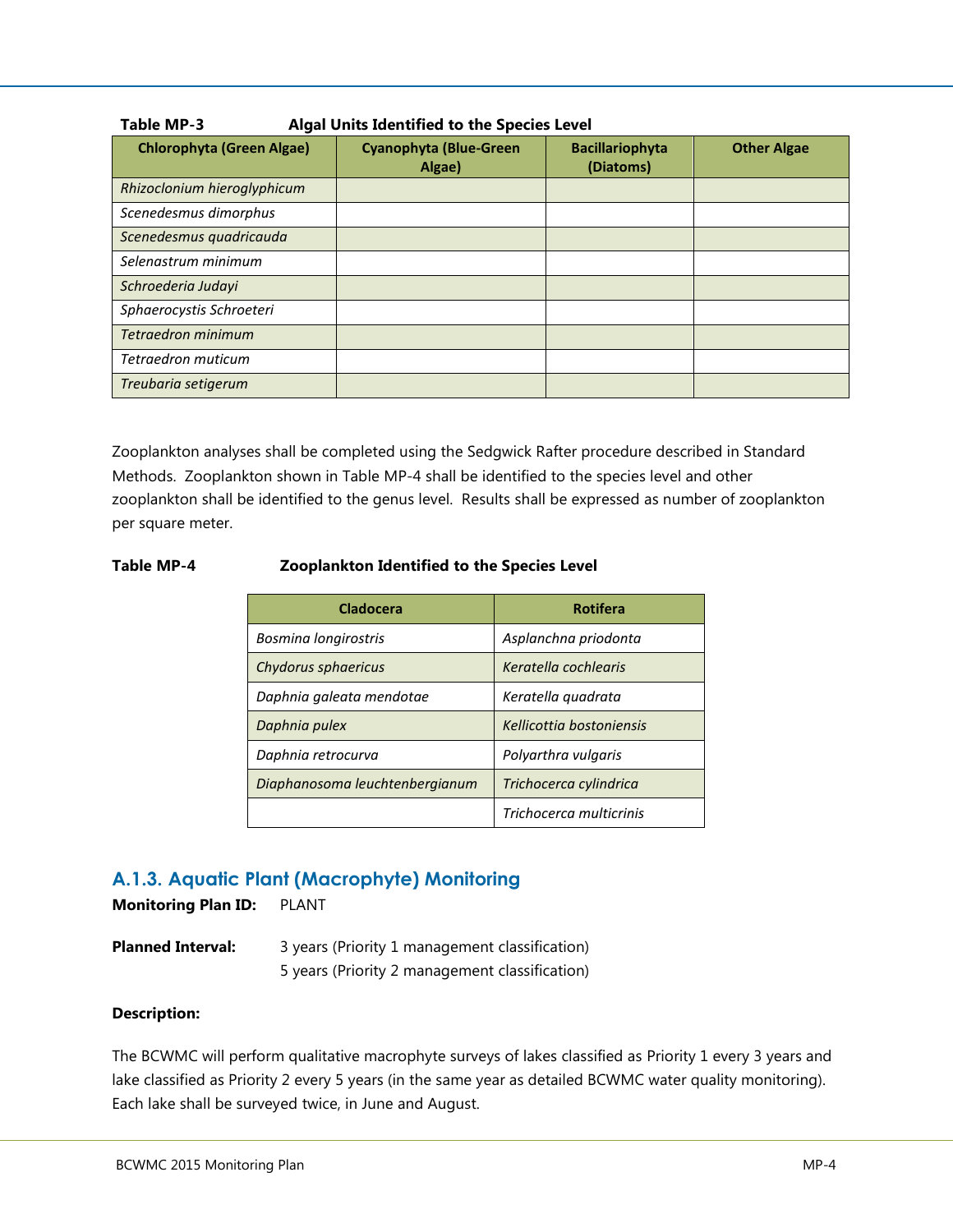Plant surveys will assess the distribution and growth density of all plants. All sampling and data analysis will be conducted according to the methodologies described in the MNDNR protocol for aquatic vegetation surveys. This methodology is based upon the point intercept survey method developed by John Madsen in Aquatic Plant Control Technical Note MI-02, 1999. This method consists of the following:

- A grid of evenly spaced points across the entire lake will be determined and mapped. The minimum number of sample points will be 125. Point spacing will range from 20 meters to 100 meters, depending upon lake size.
- staff will navigate to each point using a global positioning system (GPS) where a double-sided rake attached to a pole or rope will be tossed from a predesignated side of the boat and retrieved to obtain a sample of aquatic vegetation
- All species of aquatic vegetation will be identified and an abundance ranking from 1 to 4 will be assigned to each species based on the method referenced in Aquatic Plant Control Technical Note MI-02, 1999.
- Water depth will be recorded at each sampling location to the nearest tenth of a foot.
- Dominant sediment type will be recorded at each sampling location.

All data will be recorded. In addition to basic parameters and species statistics, the following indices will be reported:

- **Simpson Diversity Index Value**—index used to measure plant diversity, which assesses the overall health of the lake's plant communities. The index, with scores ranging from 0 to 1, considers both the number of species present and the evenness of species distribution. A high score indicates a more diverse plant community.
- **C value—**scale of values used to measure the average tolerance of the plant community to degraded conditions. Plant species are assigned C values on a scale of 0 to 10, with increasing values indicating plants are less tolerant of degraded conditions and, hence, are of better quality. An average of the C values for individual species within a lake's plant community indicates the average tolerance of the community to degraded conditions.
- **Floristic Quality Index (FQI) value—**FQI will be used to assess the quality of the plant communities. FQI considers both the quality of the individual native species found in the lake (C value) and the number of native species collected on the rake. Although Minnesota has not kept a record of FQI values, recorded Wisconsin FQI values range from 3 (degraded plant communities) to 49 (diverse native plant communities). The median FQI for Wisconsin is 22.

June and August data from each lake will be analyzed using Chi Squared analyses to identify any significant changes in species frequency of occurrence between June and August.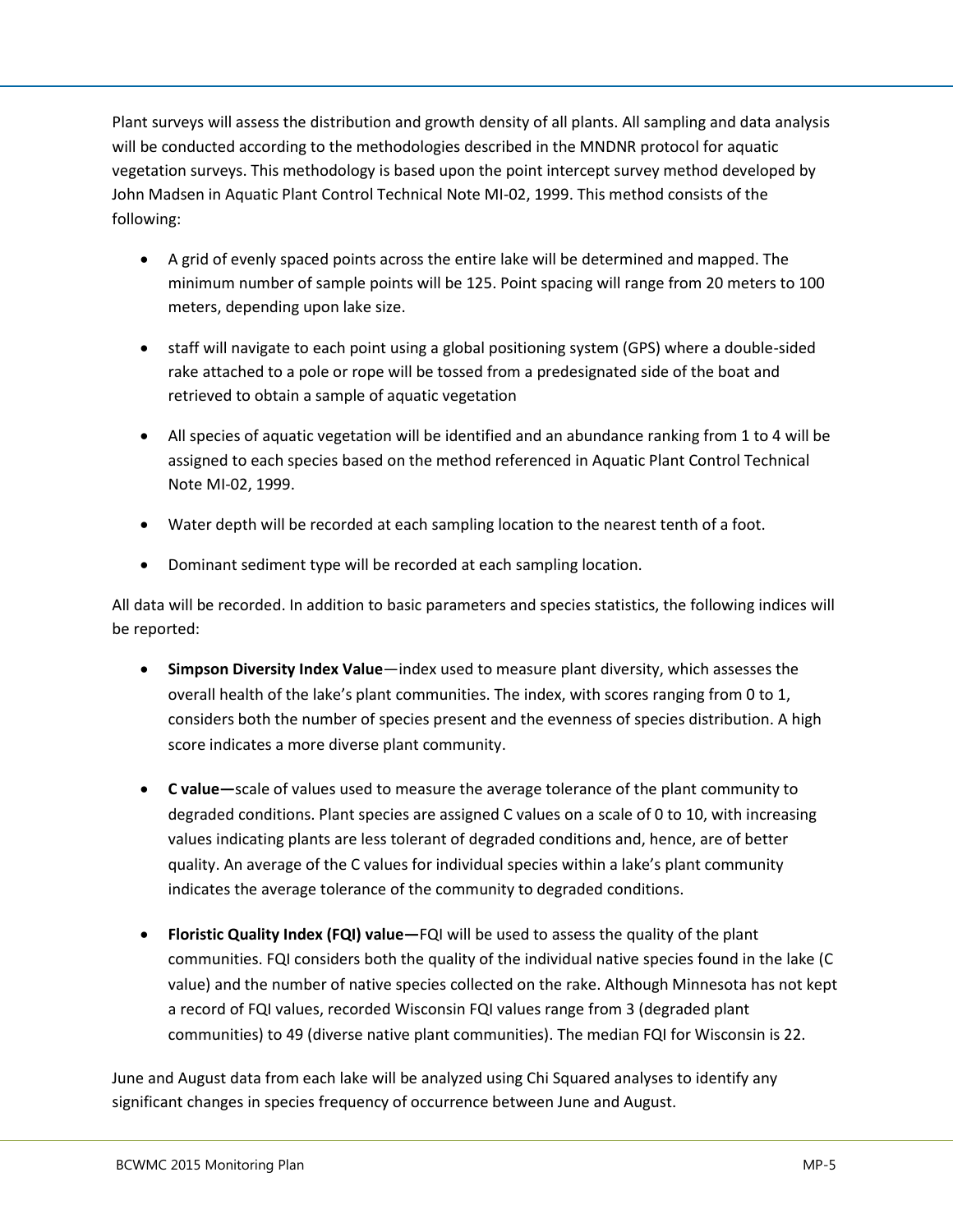# **A.1.4. Stream Biotic Monitoring (Invertebrate Monitoring)**

**Monitoring Plan ID:** BIO

**Planned Interval:** 3 years (Priority streams)

#### **Description:**

Benthic macroinvertebrate samples have been collected from Plymouth Creek and Bassett Creek (North Branch, Main Stem, and Sweeney Lake Branch). The sampling locations are identified as follows (see Figure 2-11 of the Plan):

- Plymouth Creek at Industrial Park Boulevard in Plymouth
- North Branch of Bassett Creek at 32nd Avenue North and Adair Avenue in Crystal
- Main Stem of Bassett Creek at Rhode Island Avenue in Golden Valley
- Main Stem of Bassett Creek east of Zane Avenue in Golden Valley
- Main Stem of Bassett Creek at Irving Avenue in Minneapolis
- Sweeney Lake Branch of Bassett Creek at Turner's Crossroad in Golden Valley

Minnesota Pollution Control Agency Invertebrate Sampling Procedures (EMAP-SOP4, Rev. 0) will be used to collect macroinvertebrate samples. The MPCA multihabitat method will be used to collect a composite sample from up to five different habitat types to get a sample representative of the invertebrate community at each sample location. The habitats to be sampled may include:

- Hard bottom (riffle/cobble/boulder)
- Aquatic macrophytes (submerged/emergent vegetation)
- Undercut banks (undercut banks/overhanging vegetation)
- Snags (snags/rootwads)
- Leaf Packs

Sampling will consist of dividing 20 sampling efforts equally among the dominant, productive habitats present in each reach. If the 20 sampling efforts are not equally divisible by the number of habitats present, the least dominant of the habitats will receive the lower number of sampling efforts (i.e., th remainder).

A sample effort is defined as taking a single dip or sweep in a habitat (e.g., hard bottom). A sweep is taken by placing the D-net on the substrate and disturbing an area directly in front of the net opening equal to the net width (1 ft<sup>2</sup>) and allowing dislodged invertebrates to drift into the D-net positioned downstream from the disturbed area. Each sample effort should cover approximately 1 ft<sup>2</sup> (0.09 m<sup>2</sup>) of substrate. The 20 sampling efforts will sample a total area of 20 ft<sup>2</sup> (1.8 m<sup>2</sup>).

The sampling will proceed from downstream to upstream, sampling the various habitats present. All samples will be preserved in 100 percent reagent alcohol and later identified in the laboratory.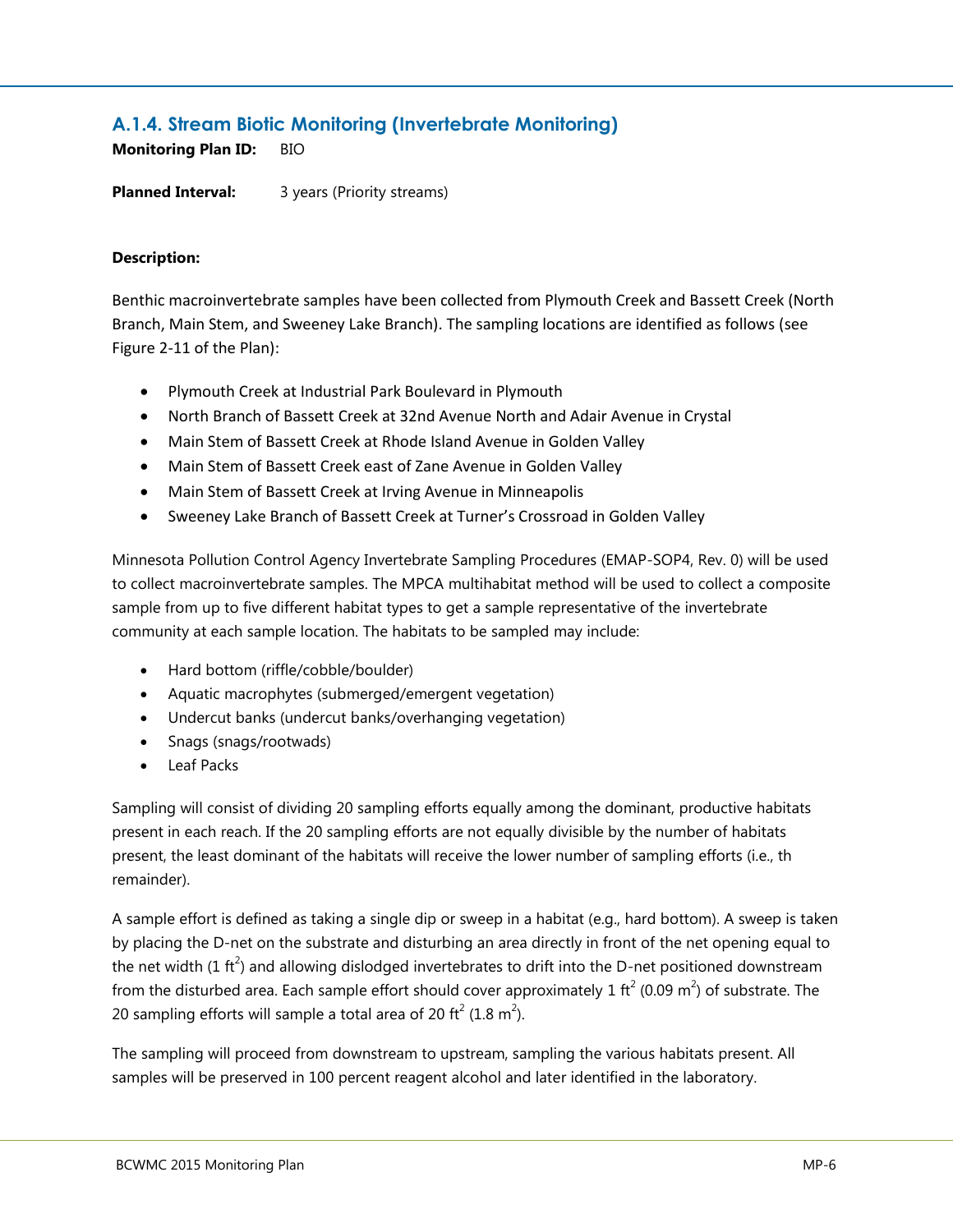Flow and water quality parameters will be sampled after completion of the macroinvertebrate monitoring. The following parameters will be measured using field instruments: discharge (flow), temperature, dissolved oxygen, specific conductance, turbidity, and pH.

Physical habitat will be assessed using the MPCA method (i.e., Physical habitat and water chemistry assessment protocol for wade-able stream monitoring sites). Habitat will be sampled using the transect point method. Thirteen transects will be established within each sample reach. The sample reach is determined by mean stream width (MSW) and is generally from 150 to 500 meters in length. For the locations in Bassett Creek, the sample reach will be 150 meters in length at sites that allow this length and would be shorter on sites that require a shorter length. The reach segment that is sampled will be documented with global positioning system (GPS) measurements. Four equally spaced points, plus the thalweg (or deepest point along the transect line), will be established along each transect; measurements or visual estimates will be made at each sample point to characterize key components of the physical habitat structure. Variables measured include water depth, depth of fine sediment and water, embeddedness, substrate, percent algae, and percent macrophytes. In addition, visual estimates of the following will be made:

- The amount of cover for fish determined from the percent of transect occupied by undercut banks, overhanging vegetation, woody debris, boulders, submergent macrophytes, emergent macrophytes, and other debris
- The amount of the stream bank that is actively eroding through break down, soil sloughing, or false banks
- The predominant riparian land use within the riparian zone (within 30 meters of the water's edge)
- Riparian buffer width which is the amount of contiguous undisturbed land use within a 10 meter area adjacent to the stream
- Canopy/Shading which is a measure of overhead canopy cover that is shading the stream channel

A complete habitat survey per MPCA methods will occur during 2015. Subsequent habitat surveys will be a modified version of the MPCA methods that only survey parameters that have changed since the 2015 survey. For example, parameters such as predominant land use, riparian buffer width, and canopy/shading will probably not change much over time. However, parameters such as depth of fine sediment, embeddedness, and substrate types are expected to change and should be assessed during each monitoring event.

When the MPCA releases the analysis tools required for calculation of the Macroinvertebrate Index of Biological Integrity (MIBI), the MIBI calculations will be performed. Due to the use of the Hilsenhoff Biotic Index (HBI) and Invertebrate Community Index (ICI) during past monitoring events (prior to the development of the MIBI), HBI and ICI will continue to be calculated after it becomes possible to calculate the MIBI for comparison with the historical record. Until the MIBI can be calculated, HBI and ICI will be calculated to assess the macroinvertebrate community. A trend analysis will be performed on the HBI and ICI data to identify significant changes over time.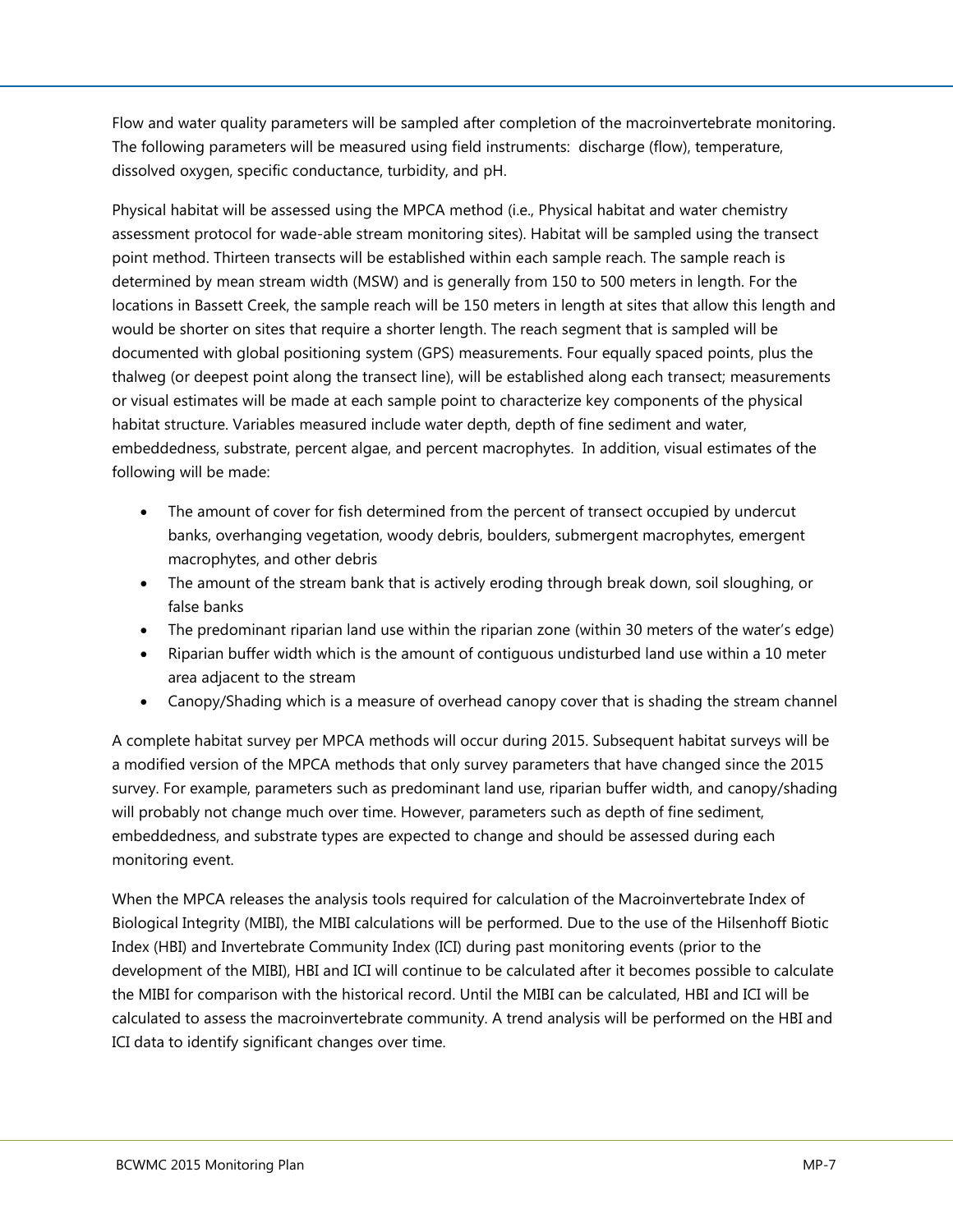## **A.1.5. Stream Water Quality Monitoring**

**Monitoring Plan ID:** SWQ

**Planned Interval:** 2 consecutive years of monitoring initiated every 6 years (Priority streams)

#### **Description:**

The BCWMC will initiate a stream water quality monitoring program to monitor the chemical water quality of its priority streams. The exact monitoring locations will be determined based on the feasibility of installing automated samplers, but will be consistent with biotic monitoring locations, where possible.

Automated samplers will be installed and operated for two consecutive years (from snowmelt of year 1 through ice-in of year 2). Continuously monitored parameters will include temperature, conductivity, and stage (and may include dissolved oxygen and pH). Automated samplers will collect water quality samples in periods of high flow (i.e., snowmelt and after storm events) and during periods of baseflow. Parameters analyzed will include chloride, fecal coliform, total suspended solids, total phosphorus, and chlorophyll *a*.

# **A.2.Other Monitoring Programs**

### **A.2.1 Three Rivers Park District Medicine Lake Water Quality**

**Monitoring Plan ID:** TRPD

| <b>Planned Interval:</b> | Annually in Medicine Lake - Main Basin                                  |
|--------------------------|-------------------------------------------------------------------------|
|                          | 3 year intervals in Medicine Lake – Southwest Basin (per BCWMC request) |

#### **Description:**

The Three Rivers Park District (TRPD) performs chemical water quality monitoring in the main basin of Medicine Lake annually. Sampling is performed approximately every two weeks beginning in early May and extending through September. Profiles of dissolved oxygen, temperature, specific conductance, and pH are measured at 1 meter increments. Total nitrogen, chlorophyll a, and Secchi disc transparency are measured from the surface. Total phosphorus and soluble reactive phosphorus are measured at the surface and at depths of 6 meters and 12 meters.

At three year intervals, the BCWMC will request that the TRPD perform additional sampling and analysis in the southwest basin of Medicine Lake. This sampling and analysis will be performed consistent with the TRPD's protocol for monitoring the main basin.

### **A.2.2 Metropolitan Council Citizen Assisted Monitoring Program (CAMP)**

**Monitoring Plan ID:** CAMP

**Planned Interval:** Annually in Priority 1 and Priority 2 waterbodies between detailed monitoring events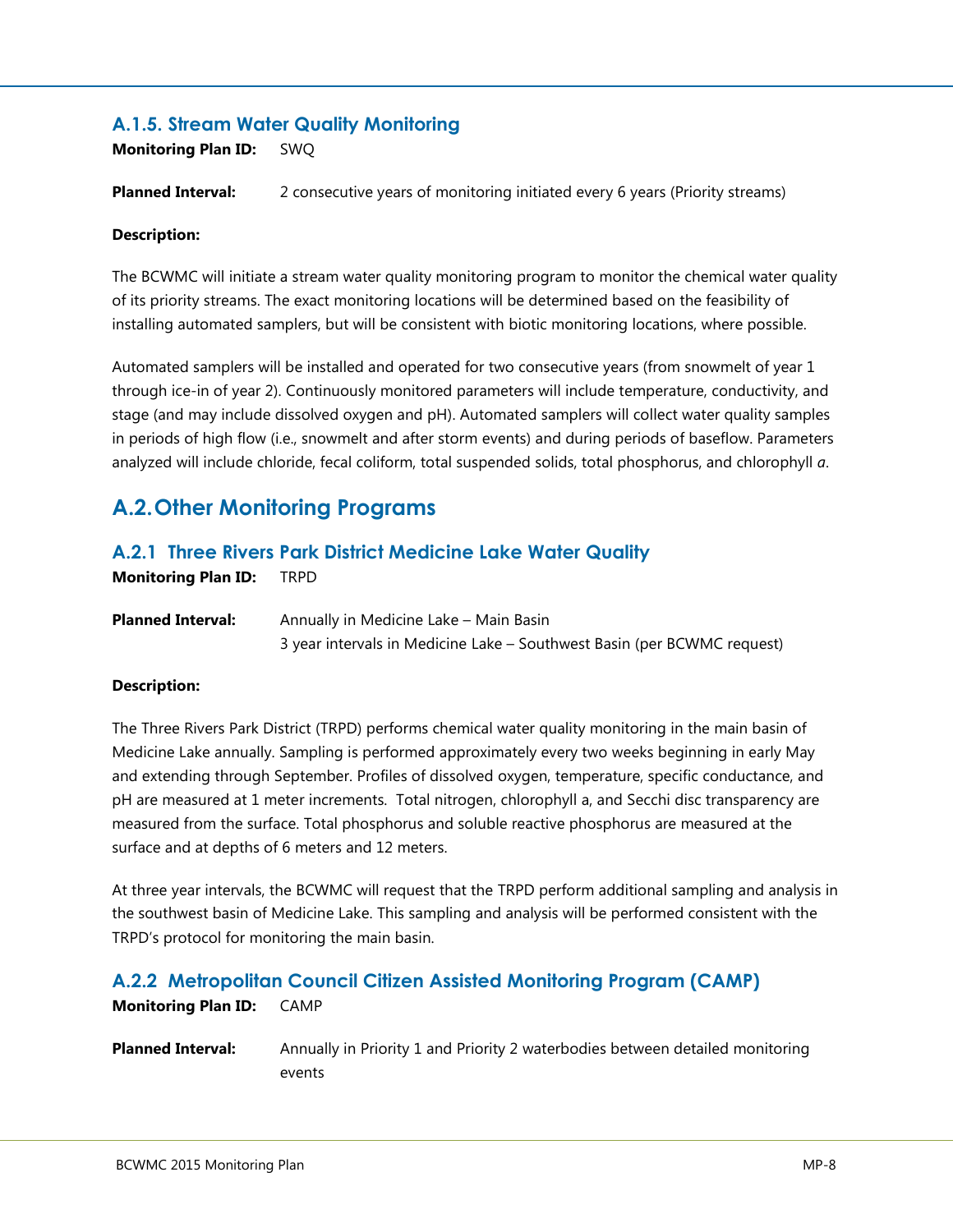To be determined in non-Priority waterbodies (as requested by the member cities and approved by the Commission)

### **Description:**

The Metropolitan Council's Citizen Assisted Monitoring Program (CAMP) has been collecting water quality data on a number of Twin Cities metropolitan area lakes since 1980. On a bi weekly basis (April - October), citizen volunteers collect a surface water sample for laboratory analysis of total phosphorus, total Kjeldahl-nitrogen, and chlorophyll-a, obtain a Secchi transparency measurement, and provide some user perception information about each lake's physical and recreational condition. Laboratory analysis of collected samples will be performed consistent with CAMP protocols, as determined by the Metropolitan Council Environmental Services.

The BCWMC will fund the inclusion of Priority 1 and Priority 2 waterbodies in CAMP during years when detailed water quality monitoring performed by the BCWMC is not planned.

## **A.2.3 Metropolitan Council Watershed Outlet Monitoring Program**

**Monitoring Plan ID:** WOMP

**Planned Interval:** Annually on the Main Stem of Bassett Creek

### **Description:**

The Watershed Outlet Monitoring Program (WOMP) is coordinated by the Metropolitan Council Environmental Services (MCES) and consists of a network of monitoring stations located throughout the Metro Area. The Bassett Creek WOMP site is located at Irving Avenue, one-fourth mile upstream of the storm sewer tunnel that runs beneath downtown Minneapolis to the Mississippi River.

The Bassett Creek station shelter is equipped with electricity, heat, and telephone modem. The station measures stage using a bubbler and pressure transducer which is connected to a Campbell data logger. The data logger records and calculates the conversion of stage readings into discharge using a rating curve polynomial. The data are averaged over 15-minute intervals and are downloaded via modem.

The Bassett Creek station also uses an ultrasonic transducer, mounted under a bridge to measure stage. The station is equipped with a non-heated tipping bucket rain gauge. An automatic sampler equipped with 1L sample bottles is also housed at the station. When stream stage increases to a chosen trigger depth the data logger controls and activates flow pacing to the sampler. The sampler collects up to 96 flow-weighted samples per storm. Conductivity and temperature are continually recorded

During runoff events the individual flow paced samples are collected and combined into one large sample. Grab samples were taken monthly all year during baseflow conditions. To comply with holding times water quality parameters were selected for analysis based on the elapsed time since the end of sample collection. The samples are analyzed in the MCES laboratory for water quality parameters including total suspended solids, total phosphorus, chloride, and other parameters.

The BCWMC will fund the continued operation of the Bassett Creek WOMP station.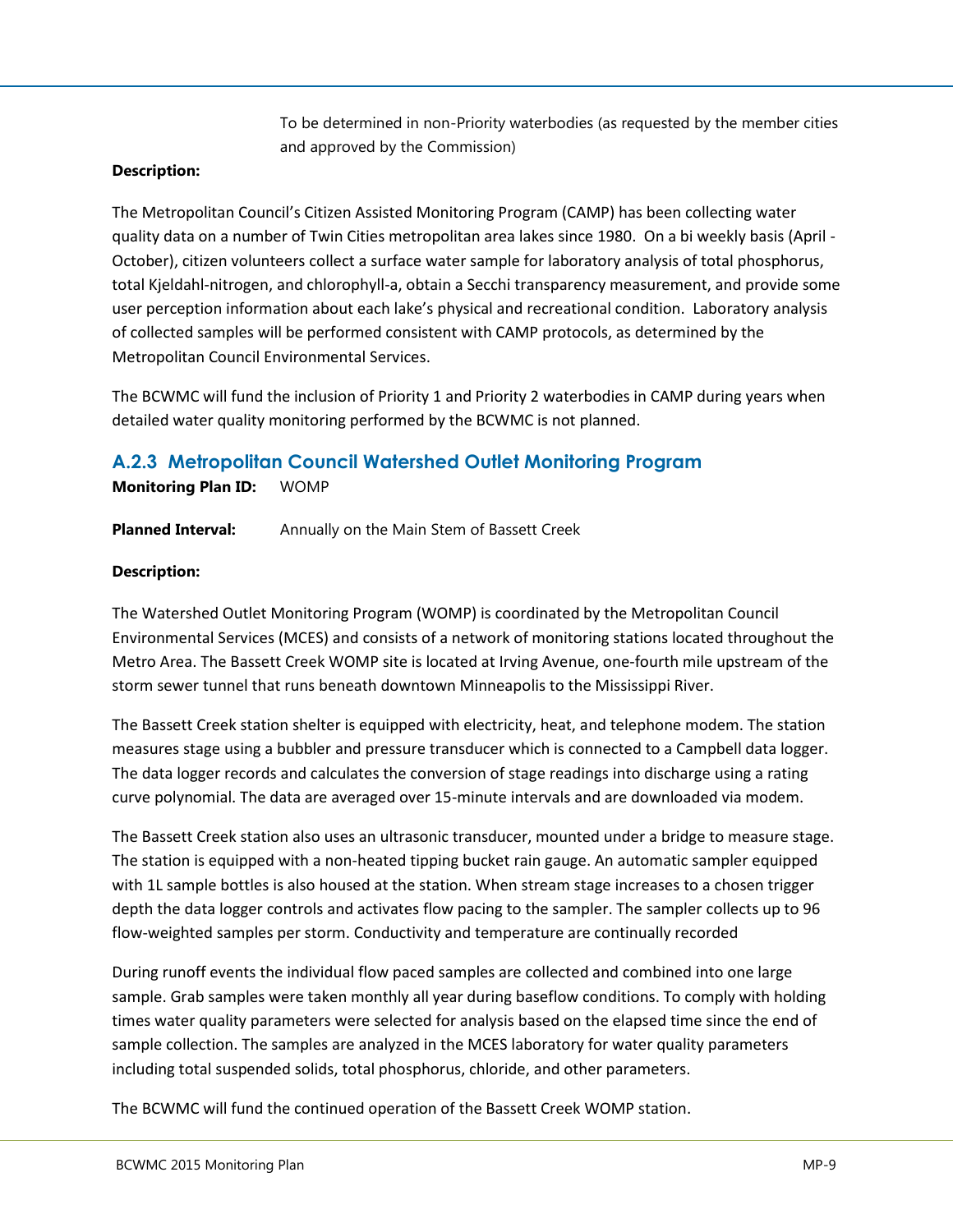# **A.2.4 Minneapolis Parks and Recreational Board (Wirth Lake Monitoring)**

**Monitoring Plan ID:** MPRB

**Planned Interval:** Annually in Wirth Lake

### **Description:**

The Minneapolis Parks and Recreational Board (MPRB) monitors Wirth Lake annually. Monitoring includes one winter sample, on sample in March or April, two samples per month from May through September, and one sample in October. Total Phosphorus, nitrogen, and Secchi depth are measured during all monitoring events. Additional chemical parameters are assessed with less frequency.

All physical measurements and water samples for chemical analyses are obtained from a point directly over the deepest point in Wirth Lake. A multiprobe is used to record temperature, pH, conductivity, and dissolved oxygen profiles at 1 meter intervals. Secchi disk transparency is determined with a black and white 20-cm diameter disk on the shady side of the boat.

Composite surface water samples are collected using a stoppered 2-m long, 2-inch diameter white PVC tube and combined in a white plastic bucket. Water from this mixed sample is decanted into appropriate bottles for analysis. Chlorophyll-*a* samples are stored in opaque bottles for analysis. Total phosphorus, soluble reactive phosphorus, total nitrogen, and chlorophyll-*a* concentrations are determined from the surface composite sample for all sampling trips.

Phytoplankton samples are collected each sampling trip April through October for Wirth Lake. Phytoplankton are collected from the 0-2 m surface composite sample and stored in an opaque plastic container with a 25% glutaraldehyde preservative solution. Vertical zooplankton tow samples are taken at the sampling station for each lake once per month during the growing season. Zooplankton are collected using a Wisconsin vertical tow net. Samples are preserved 90% denatured histological ethanol to a mix of approximately 50% sample 50% ethanol.